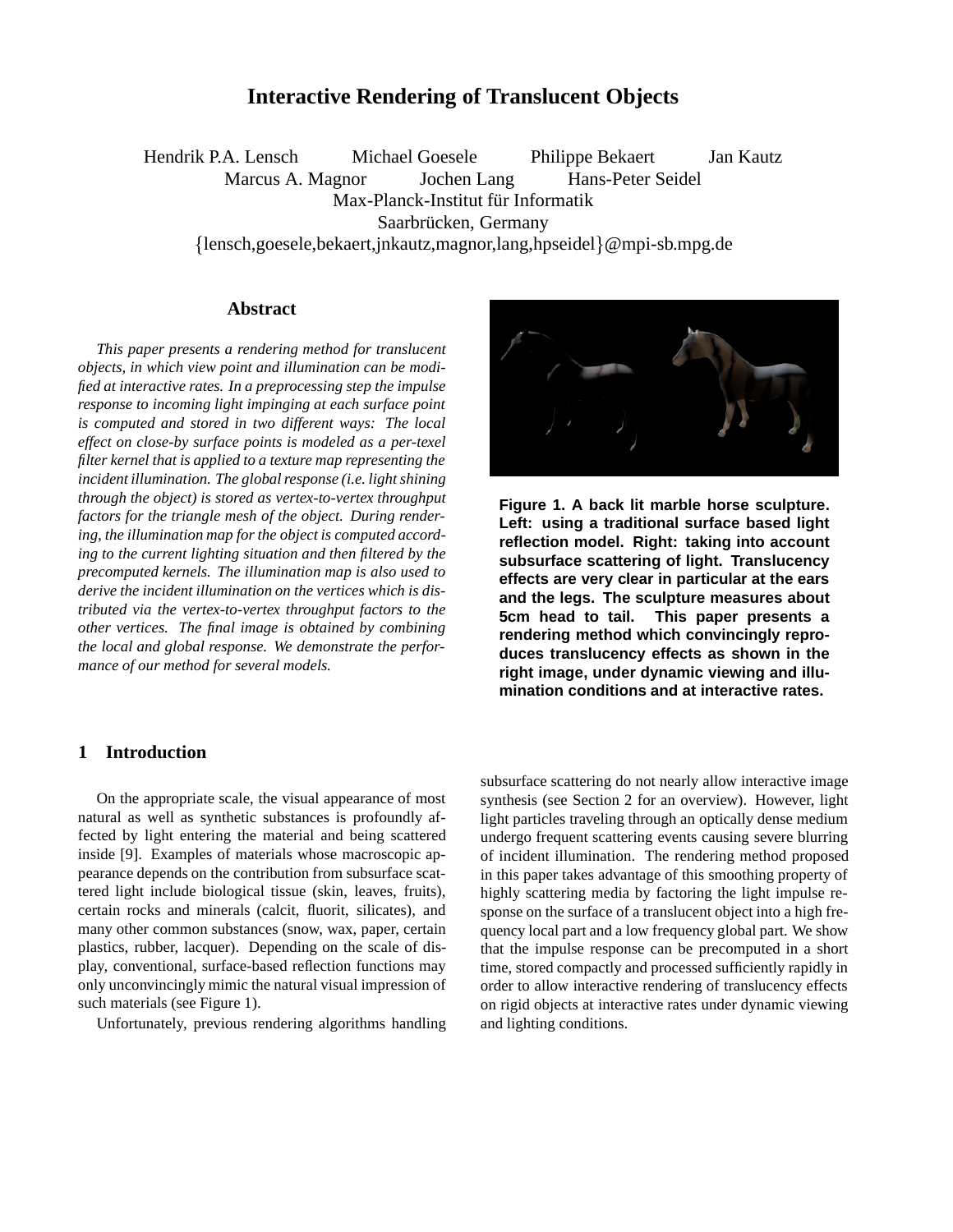## **2 Previous Work**

The algorithm in this paper draws upon previous work in the areas of global illumination, real time local shading with complex BRDFs and database approaches for reflectance.

Usually in global illumination, one assumes that a scattered light particle leaves a hit surface at the location of incidence itself. The relation between the intensity of light scattered at x into an outgoing direction  $\omega<sub>o</sub>$  and the intensity of incident illumination at  $x$  received from a direction  $\omega_i$  is given by the BRDF (bi-directional reflectance distribution function)  $f_r(x, \omega_i, \omega_o)$ . However, local light scattering is only a valid assumption for a metal surface or for a smooth boundary between non-scattering media. In other cases, a light particle hitting a surface at a first location  $x_i$ from direction  $\omega_i$  may emerge at a different surface location  $x_{\alpha}$ .

This phenomenon can be simulated with a number of algorithms that have been proposed for global illumination in the presence of participating media, including finite element methods [21, 1, 23], path tracing [6], bi-directional path tracing [15], and photon mapping [10, 4], or by a diffusion simulation [26]. Also, the propagation of electromagnetic radiation in scattering media is a well-studied topic outside of computer graphics in fields such as medical imaging, atmosphere and ocean research and neutron transport [9, 25]. Methods for global illumination are often instances of methods used in these other fields. In optically dense media, such methods can be quite expensive, with typical image rendering times in the range from 10 minutes to several hours for static illumination and viewing parameters.

Non-local light scattering at a surface can however also be modelled explicitly, by means of the BSSRDF (bi-directional subsurface scattering reflectance distribution function)  $S(x_i, \omega_i; x_o, \omega_o)$ . BSSRDF models have been presented for single [6] and multiple [11] subsurface light scattering in homogeneous materials. These models can be used in a ray tracer, much in the same way as traditional BRDF models. The most prominent difference is that they require two surface locations rather than one. However, these BSSRDF models are much more complex than typical BRDF models (see for instance Figure 2), so that rendering times for common image resolutions still are in the order of seconds to minutes per frame.

Real-time rendering of objects with complex BRDFs has been done with a variety of techniques [2, 8, 12, 13]. These techniques assume point light sources or distant illumination (environment maps) and usually do not allow spatial variation of the BRDF. None of these techniques can be applied to subsurface scattering for translucent objects, since the influence on incident light is not local anymore. Recent work on interactive global illumination of objects [24], including self-shadowing and interreflections, can proba-

$$
S(x_i, \omega_i; x_o, \omega_o) = \frac{1}{\pi} F_t(\eta, \omega_i) R_d(x_i, x_o) F_t(\eta, \omega_o)
$$
  
\n
$$
R_d(x_i, x_o) = \frac{\alpha'}{4\pi} \left[ z_r(1 + \sigma_{tr} d_r) \frac{e^{-\sigma_{tr} d_r}}{d_r^3} + z_v(1 + \sigma_{tr} d_v) \frac{e^{-\sigma_{tr} d_v}}{d_v^3} \right]
$$
  
\n
$$
z_r = 1/\sigma_t'
$$
  
\n
$$
z_v = z_r + 4AD
$$
  
\n
$$
d_v = ||x_r - x_o||
$$
, with  $x_r = x_i - z_r \cdot N_i$   
\n
$$
d_v = ||x_v - x_o||
$$
, with  $x_v = x_i + z_v \cdot N_i$   
\n
$$
A = \frac{1 + F_{dr}}{1 - F_{dr}}
$$
  
\n
$$
F_{dr} = -\frac{1.440}{\eta^2} + \frac{0.710}{\eta} + 0.668 + 0.0636\eta
$$
  
\n
$$
D = 1/3\sigma_t'
$$
  
\n
$$
\sigma_{tr} = \sqrt{3\sigma_a \sigma_t'}
$$
  
\n
$$
\sigma_t' = \sigma_a + \sigma_s' \quad ; \quad \alpha' = \sigma_s'/\sigma_t'
$$
  
\n
$$
\sigma_s' = \text{reduced scattering coefficient (given)}
$$
  
\n
$$
\sigma_a = \text{absorption coefficient (given)}
$$
  
\n
$$
F_t(\eta, \omega) = \text{Fresnel transmitter factor}
$$
  
\n
$$
x_i, x_o = \text{in- and out-scattering location (given)}
$$
  
\n
$$
N_i = \text{surface normal at } x_i \text{ (given)}
$$
  
\n
$$
N_i = \text{surface normal at } x_i \text{ (given)}
$$

**Figure 2. The BSSRDF model (from [11]) used in this paper. Constants for some materials are also found in [11]. The graphs show the diffuse reflectance due to** subsurface scattering R<sub>d</sub> for a measured sample of marble with  $\sigma_{\rm s}^{\prime}$ =(2.19,2.62,3.00) $^{(*)}$ ,  $\sigma_{\bf a}$ =(0.0021,0.0041,0.0071) $^{(*)}$  and  $\eta$ =1.5.  ${\bf R}_{\bf d}({\bf r})$ **indicates the radiosity at a distance** r **in a plane, due to unit incident power at the origin. Subsurface scattering is significant up to a distance of several millimeters in marble. The graphs also explain the strong colour filtering effects observed at larger distances.** () **RGB colour triplet**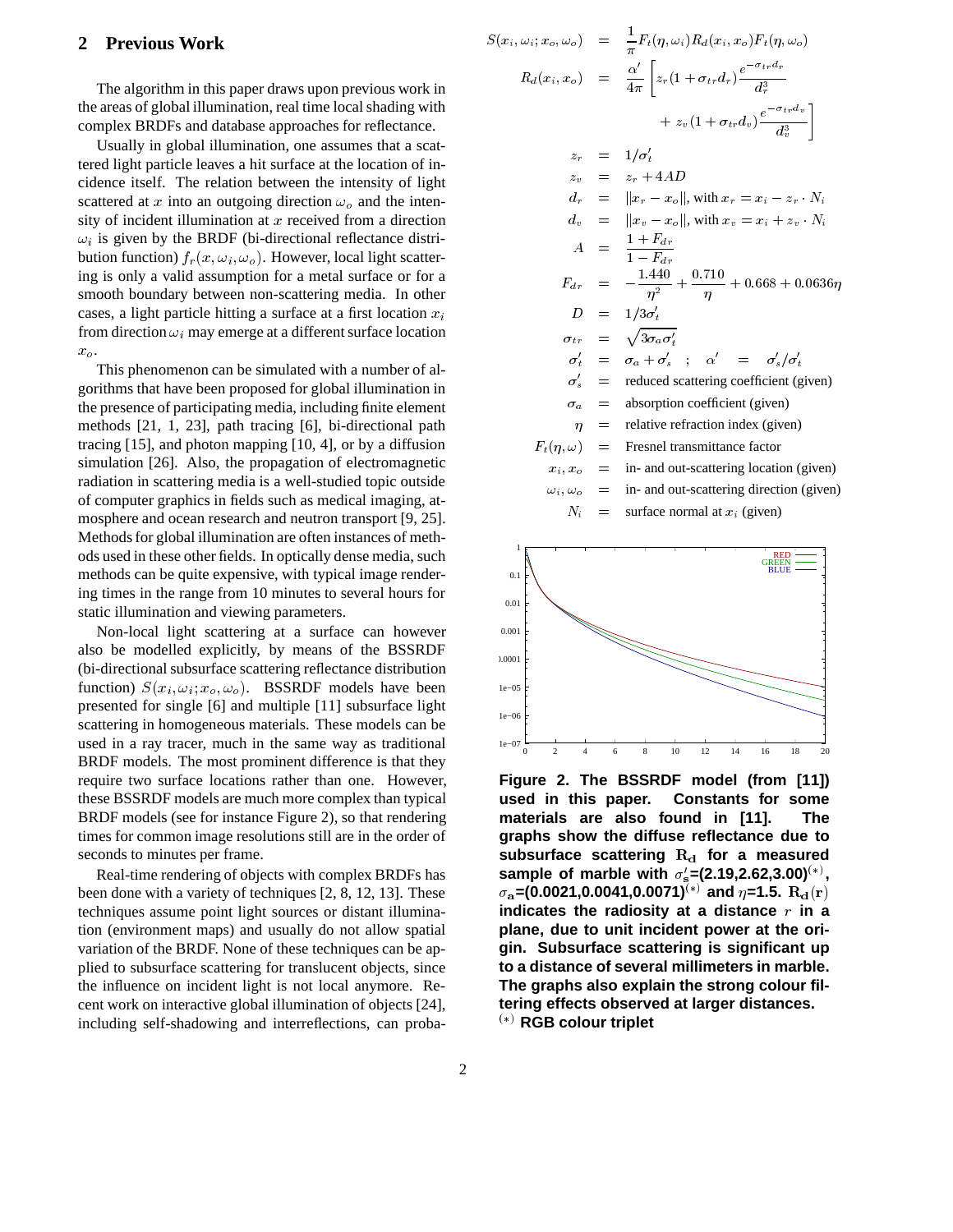bly be extended to subsurface scattering. But this method assumes low-frequency distant illumination, whereas our method allows high-frequency localized illumination.

Image-based techniques like light fields [16, 5] or surface light field [18, 28] represent the appearance of objects such that they can be interactively displayed for different views. The outgoing radiance is recorded and stored in a sort of database which then can be efficiently queried for assembling new views. Light fields can represent the outgoing radiance of an object which exhibits subsurface scattering under fixed illumination. Relighting of the object requires to additionally record the dependency on the incident illumination. Reflection fields [3] parameterize the incident illumination by its direction only. Although different illumination can be simulated by use of different environment maps, it is not possible e.g. to cast a shadow line onto the object. The directional dependency is not sufficient to represent local variation of the illumination on the object's surface.

Our approach for the representation of translucent objects takes the spatial variation of incident illumination into account while the directional dependency is not stored explicitly. This approach will be motivated in the following section.

## **3 Background and Motivation**

In order to compute the shade of a translucent object at a surface point  $x_o$ , observed from a direction  $\omega_o$ , the following integral needs to be solved:

$$
L^{\rightarrow}(x_o,\omega_o)=\int_S\int_{\Omega_+(x_i)}\!\!\!\! L^{\leftarrow}(x_i,\omega_i)S(x_i,\omega_i;x_o,\omega_o)d\omega_i dx_i.
$$

S denotes the surface of the object and  $\Omega_{+}(x_i)$  is the hemisphere of directions on the outside of the surface at  $x_i$ . Note that the BSSRDF, which represents the outgoing radiance at  $x_o$  into direction  $\omega_o$  due to incident radiance at  $x_i$  coming from direction  $\omega_i$ , is an eight-dimensional function, so that naive precomputation and storage approaches are not feasible in all practical cases.

Previous subsurface scattering studies [6, 11] however reveal that:

- subsurface scattering can be accurately modelled as a sum of a single scattering term and a multiple scattering term;
- single scattering acounts for at most a few percent of the outgoing radiance in materials with high scattering albedo, like marble, milk, skin, etc... — we will ignore single scattering in this work;
- multiple scattering diffuses incident illumination: any relation between directions of incidence and exitance is lost.

As a result, subsurface scattering in highly scattering materials can be represented to an accuracy of a few percent by a four-dimensional diffuse subsurface reflectance function  $R_d(x_i, x_o)$ , which relates scattered radiosity at a point  $x_o$ with differential incident flux at  $x_i$ :

$$
L^{\rightarrow}(x_o,\omega_o) = \frac{1}{\pi}F_t(\eta,\omega_o)B(x_o)
$$
 (1)

$$
B(x_o) = \int_S E(x_i) R_d(x_i, x_o) dx_i \tag{2}
$$

$$
E(x_i) = \int_{\Omega_+(x_i)} L^{\leftarrow}(x_i, \omega_i) F_t(\eta, \omega_i) |N_i \cdot \omega_i| d\omega_i \tag{3}
$$

The Fresnel transmittance factors  $F_t$  indicate what fraction of the flux or radiosity is transmitted at a surface boundary. The Fresnel factor in (3) indicates what fraction of incident light enters the translucent object. In (1), it models what fraction of light coming from underneath re-appears in the environment. The remainder re-enters the object, for instance due to total internal reflection if the object has a higher refraction index than its surrounding. A fast approximation of Fresnel factors has been proposed in [22]. The factor  $1/\pi$  in (1) converts radiosity into exitant radiance.

The diffuse sub-surface scattering reflectance  $R_d$  in (2) plays a somewhat similar role as the radiosity integral kernel  $G(x, y)$  in the radiosity integral Equation

$$
B(x) = Be(x) + \rho(x) \int_S G(x, y)B(y)dy \quad (4)
$$
  

$$
G(x, y) = \frac{\mid N_x \cdot \omega_{xy} \mid N_y \cdot \omega_{xy} \mid}{\pi \Vert x - y \Vert^2} \text{vis}(x, y).
$$

where  $B(x)$  denotes the radiosity at x,  $B^e(x)$  the selfemitted radiosity,  $\rho(x)$  the reflectivity,  $\omega_{xy}$  the direction of a line connecting x and y and vis $(x, y)$  is the visibility predicate. Factors like  $G(x, y)$  in radiosity and  $R_d(x_i, x_o)$  in our case, are usually called (differential) *throughput factors*.

The main idea of this paper is to discretise equation (2), much in the same way as the the radiosity integral equation (4) is discretised in Galerkin radiosity methods [7, 29]. The throughput factors that result from discretisation of the radiosity equation are better known as *form factors*. Note however that form factors in radiosity encode purely geometric information about a scene to be rendered and that they do not directly allow to re-render a scene under dynamic lighting conditions. The subsurface scattering reflectance  $R_d(x_i, x_o)$  encodes besides geometric information also the volumetric material properties anywhere in the object relevant for light transport from  $x_i$  to  $x_o$ : it is the Greens function (impulse-reponse, global reflectance distribution function [14]) of the volumetric rendering equation inside the object. In radiosity, the Greens function does in general not result in practical relighting algorithms due to its high storage cost. The primary goal of this paper is to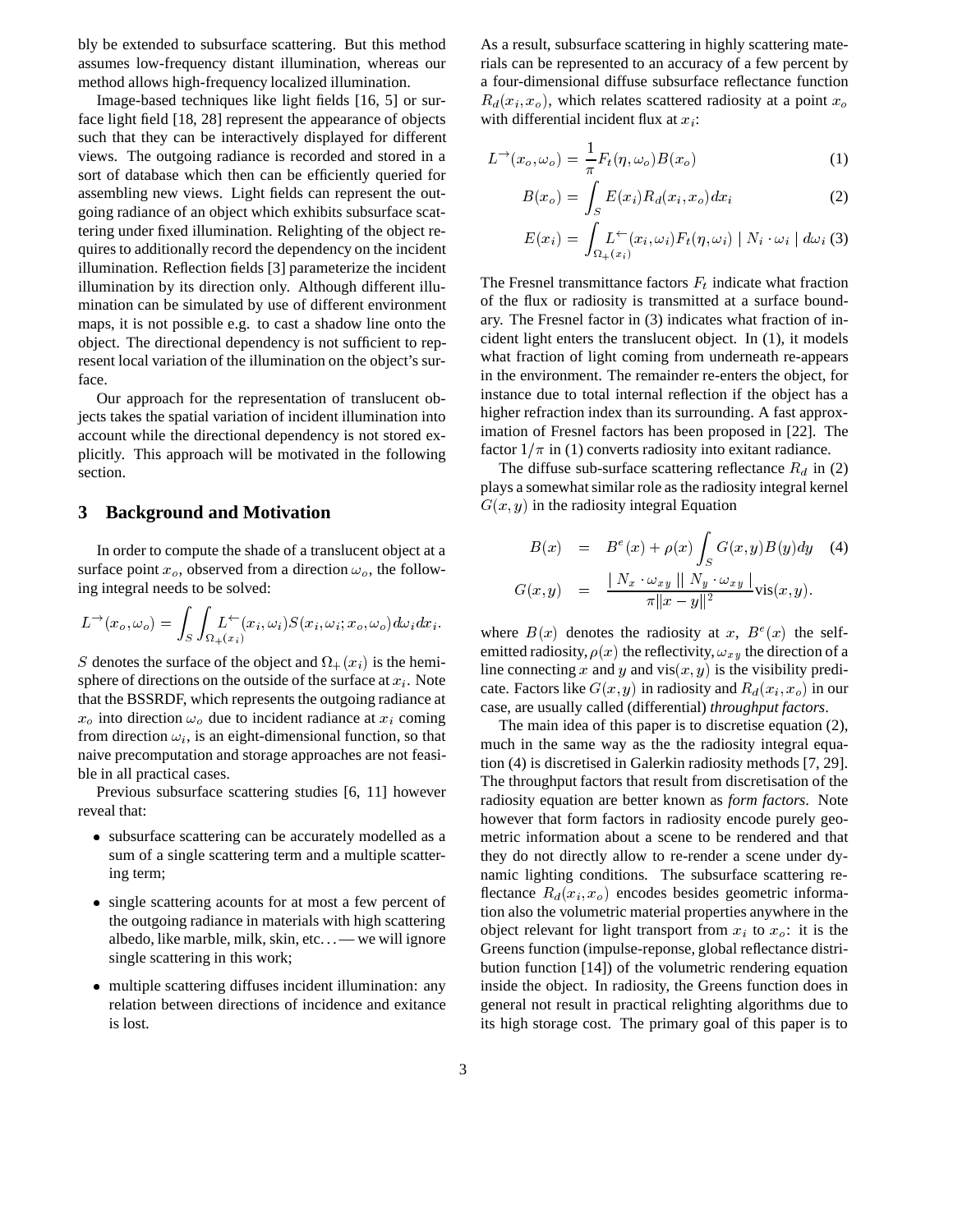

**Figure 3. Work flow during rendering: first, incident illumination is computed and projected into the texture atlas. The resulting illumination map is processed in two ways. The global response (upper branch) is computed by projecting the illumination to the mesh vertices and multiplying the vertex irradiance vector with a vertex-to-vertex throughput factor matrix. The local response (lower branch)** is computed by filtering the incident illumination map with spatially varying  $7 \times 7$  texel-to-texel filter **kernels. Finally the global and the local response are combined.**

demonstrate that explicit representation of the Greens function however *is* practical for dynamic relighting of translucent objects. This is because  $R_d$  is in general a much smoother function than the Greens function for radiosity.

In this paper, we will use the diffuse sub-surface scattering reflectance model from [11] (see figure 2). This model has been derived for scattering at a planar boundary surface between homogeneous materials. It is in principle not valid for curved surfaces and neither for heterogeneous materials, although using it in such cases often yields plausible results. This paper however focusses on the feasibility of storing and using the Greens function for interactive rendering of translucent materials. A proper treatment of curved surfaces and heterogeneous materials requires a more sophisticated preprocessing than shown here, and is the topic of future work. However, it does not affect the rendering algorithm itself proposed in this paper.

## **4 Outline**

Our method is based on a discrete version of the integral expression in Equation 2 at which we arrive with a Garlekin type approach. In this approach we employ two different sets of basis functions arriving at two different discretization. One set of basis functions are hat functions placed at object vertices in order to model subsurface scattering at large distances (smooth global part). The other set of basis functions are piecewise constant corresponding to the texels in a texture atlas (disucssed below) in the immediate neighborhood of a point, in order to accurately model  $R_d$  at small

scattering distances (detailled local part). Each of the two discretizations proceed as follows:

- 1. We fix a set of spatial basis functions  $\psi_i(x)$ . The basis functions we use are discussed below;
- 2. We project the irradiance  $E(x)$  (equation (3)) onto the chosen basis: the coefficients  $E_i$  in  $E(x)$  =  $\sum_i E_i \psi_i(x) \approx E(x)$ , are found by calculating scalar products of  $E(x)$  with dual basis functions  $\psi_i(x)$ :

$$
E_i = \int_S E(x)\tilde{\psi}_i(x)dx\tag{5}
$$

The dual basis functions are the unique set of linear combinations of the primary basis functions  $\psi(x)$  that fulfill the following orthonormality relations:

$$
\int_S \psi_i(x) \tilde{\psi}_j(x) dx = \delta_{ij}.
$$

 $\delta_{ij}$  denotes Kroneckers delta function (1 if  $i = j$ , 0 otherwise);

3. Equation (2) is transformed into a matrix-vector multiplication:

$$
B_j = \sum_i E_i F_{ij} \tag{6}
$$

with throughput factors

$$
F_{ij} = \int_{S} \int_{S} \psi_i(x) R_d(x, y) \tilde{\psi}_j(y) dy dx \tag{7}
$$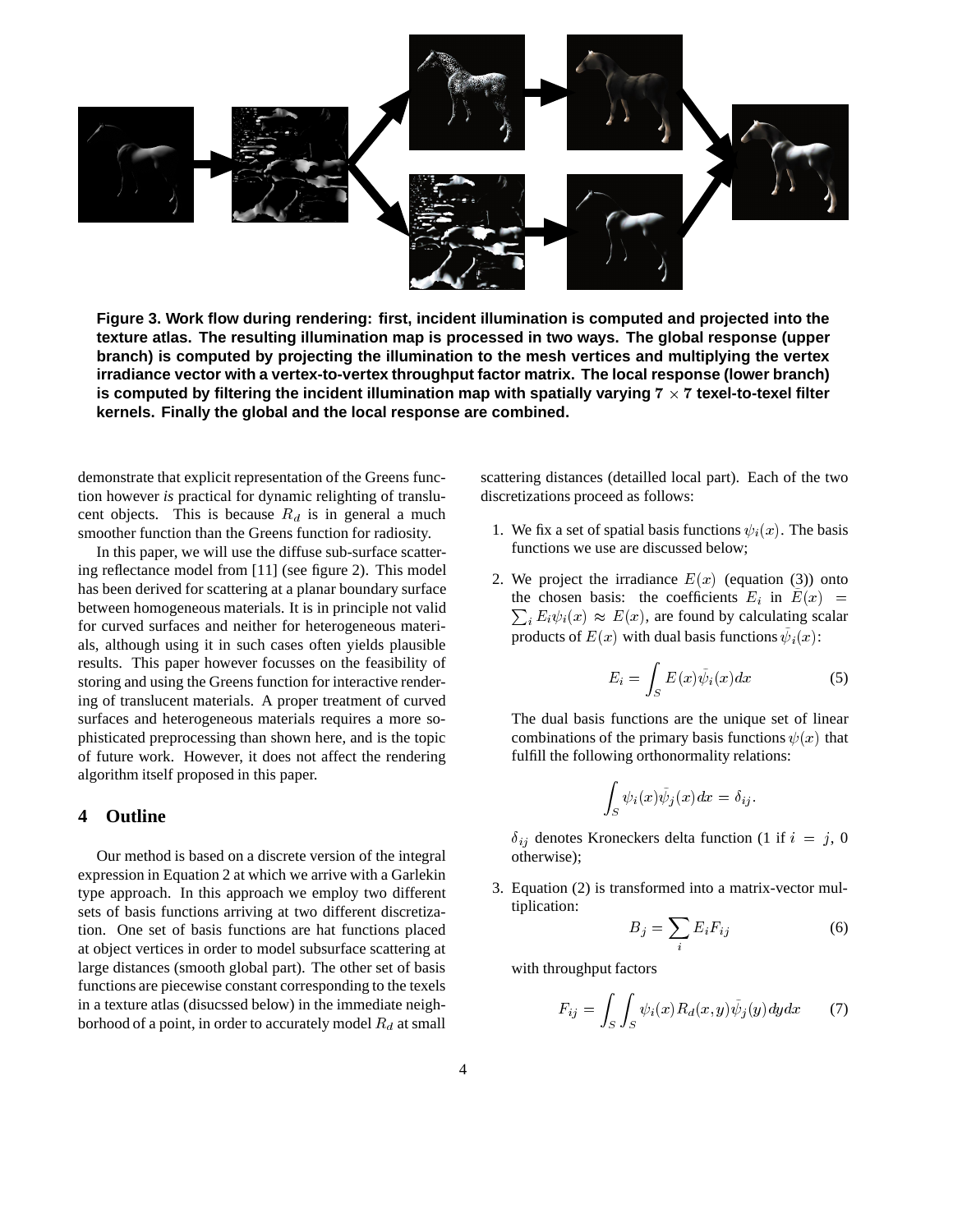4. The radiosity  $B(y)$  at surface position y is reconstructed as

$$
B(y) \approx \sum_{i} B_{j} \psi_{j}(y). \tag{8}
$$

 $\overline{ }$ Equation (1) shows how radiosity is converted into outgoing radiance for a particular direction.

Two discrete representations of the same problem are of course redundant. We apply such a double representation to exploit the advantages of each, however appropriate blending will be necessary for correct results. The work flow for rendering an image is illustrated in figure 3.

Our method has to address the following sub-problems, which are discussed in detail below:

- Preprocessing: generation of a texture atlas for the input model; computation of throughput factors from each texel to a 9×9 texel neighborhood (detailled local response); computation of weights for distributing the illumination in each texture atlas texel to the nearest triangle vertices as well as for reconstructing the illumination from the nearest triangle vertices and computation of vertex-to-vertex throughput factors (smooth global response); computation of factors for blending the local and global response;
- At rendering time: computation of the irradiance in each texture atlas texel (incident illumination map); distribution of the irradiance in each texel to triangle mesh vertex irradiance and application of the precomputed vertex-to-vertex throughput factors in order to obtain the scattered radiosity at each vertex (global response); convolution of the incident illumination map with the precomputed texture filter kernels (local response); blending of local and global responses using the precomputed blending factors.

#### **5 Preprocessing**

The preprocessing phase of the proposed algorithm consists of two steps – the generation of a texture atlas for the input model and the calculation of the local and global light distribution for light hitting an object at a single point (Green's functions).

#### **5.1 Geometry Preprocessing**

All rendering results presented here are based on triangle models which are reduced to less then 20000 triangles. During simplification we try to obtain round triangles of similar size.

To obtain a 2D parameterization of the object surface, we generate a texture atlas. The atlas is generated by first splitting the mesh of the model into different triangle chunks



**Figure 4. Example of a texture atlas for the bird model. Inner triangles are drawn in green, border triangles are marked in red.**

and orthographically projecting each chunk onto a suitable plane. The angle between the normals of the projected triangles and the plane normal are kept small to avoid distortion and ensure best sampling rate. Starting with a random triangle, we add an adjacent triangle to a chunk if the deviation of the triangle's normal compared to the average normal of the chunk is below some threshold, e.g. 30 degrees. We also add to each chunk a border formed by adjacent triangles. The width of the border is required to be at least 3 texels to provide sufficient support for applying the  $7 \times 7$  filter kernels to the original chunk. The border triangles may be distorted in order to fulfill this constraint.

All projected texture chunks are rotated to ensure that the area of their axis-aligned bounding box is minimal [27, 20]. A generic packing algorithm generates a dense packing of the bounding boxes into a square texture of predefined size. The algorithm is able to scale the size of the bounding boxes using a global scaling factor in order to ensure dense packing. Figure 4 shows an example texture atlas for the bird model.

## **5.2 Global response**

Subsurface scattering at larger distances tends to be very smooth and amendable to representation by means of vertex-to-vertex throughput factors using linear interpolation of vertex radiosities.

Linear interpolation of vertex colors is well-known in graphics under the name of Gouraud interpolation. On a triangle mesh, it corresponds to representing a color function by its coefficients w.r.t. the following basis functions:

$$
\psi_1^g(x) = \beta_1(x) \quad ; \quad \psi_2^g(x) = \beta_2(x) \quad ; \quad \psi_3^g(x) = \beta_3(x).
$$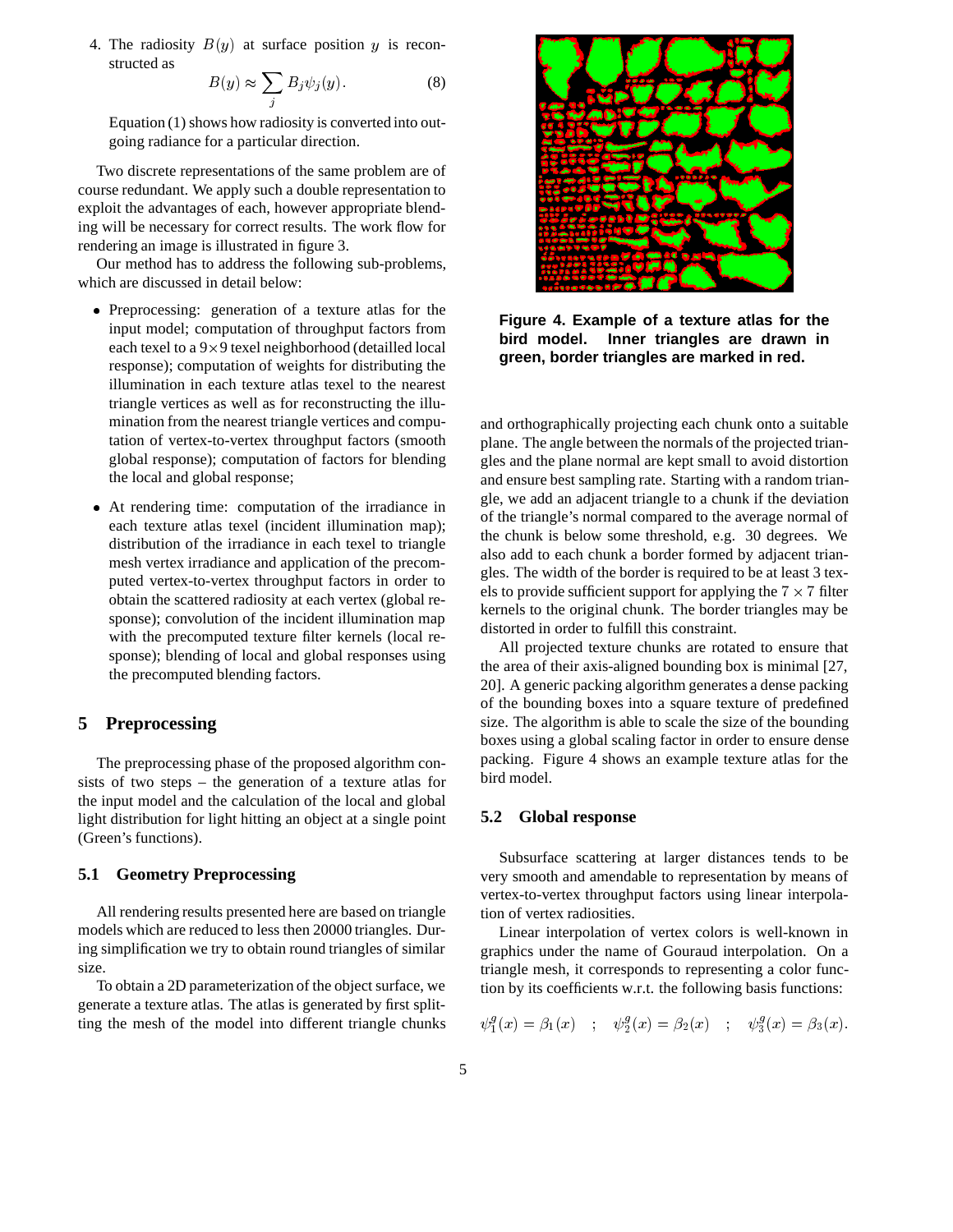where  $x = \beta_1(x)v_1 + \beta_2(x)v_2 + \beta_3(x)v_3$  with  $v_1, v_2, v_3$ the three vertices of the triangle containing x. The  $\beta$ 's are the barycentric coordinates of x in the triangle  $v_1, v_2, v_3$ . Note that  $\beta_3(x) = 1 - \beta_1(x) - \beta_2(x)$ . We associate a basis function  $\psi_i^g$  with every vertex i in the triangle mesh.  $\psi_i^g(x)$  is zero except for the three vertices in the triangle containing  $x$ . When plotted, these basis functions look like "hats" centered at each mesh vertex.

We will need to project the irradiance  $E(x)$  to such a basis:  $E(x) \approx \sum_i E_i^g \psi_i^g(x)$ . The coefficients  $E_i^g$  are given iby scalar products (5) with the dual basis functions  $\psi_i^g$  of the  $\psi_i^g$ . These dual functions are also zero except for the three vertices of the triangle containing  $x$ . The three nonzero values are

$$
\tilde{\psi}^g_\nu(x) = \frac{3}{A_\nu}(4\beta_\nu(x) - 1)
$$

where  $A_{\nu}$  is the sum of the areas of the triangles sharing vertex  $\nu$ ,  $\nu$  being a vertex of the triangle containing x.

The throughput factors (7) are approximated in the following way, which requires to evaluate the diffuse subsurface scattering reflectance  $R_d$  only once for each pair of mesh vertices  $(v_i, v_j)$ :

$$
F_{ij} \approx R_d(v_i, v_j) \int_S \psi_i(x) dx \int_S \tilde{\psi}_j(y) dy = \frac{A_i}{3} R_d(v_i, v_j).
$$

The matrix-vector product (6) then results in the scattered radiosity  $B_i^g$  at the mesh vertices  $v_j$ . The global radiosjity  $B<sup>g</sup>(y)$  for intermediate surface points y is found by linear interpolation:  $B^g(y) = \sum_j B^g_j \psi_j(y) = \sum_{\nu} B^g_{\nu} \beta_{\nu}(y)$  mu where the latter sum is over the three vertices of the triangle containing <sup>y</sup>.

#### **5.3 Local response**

Subsurface scattering reflectance is however quite large at small distances (a range of up to about 2mm for marble, see Figure 2), so that detail in incident illumination such as sharp shadow boundaries will be preserved. For this reason, a more accurate representation will be required for the throughput in the immediate neighborhood of a point where light enters the translucent object. We model this by means of  $9 \times 9$  texel-to-texel throughput filter kernels centered at each non-empty texel of the texture atlas.

Mathematically, this corresponds with projecting to a piecewise constant basis functions  $\psi^l_{(u,v)}$ . The basis functions are 1 on the part  $S(u, v)$  of the model surface projected in a single texture atlas texel  $(u, v)$  and they are 0 everywhere else. There is one such basis function per non-empty texture atlas texel. The dual basis functions in  $\psi^l_{(u,v)}$  are piecewise constant in the same way, except that they take a value  $1/A(u, v)$  instead of 1 on  $S(u, v)$ .  $A(u, v)$  is the area

of  $S(u, v)$  and is computed as a side result of texture atlas generation.

By equation (5), the irradiance coefficients  $E^{l}(u, v)$  correspond to the average irradiance on  $S(u, v)$ . We will approximate them by the value at the center point in the texel. The texel-to-texel throughput factor (7) between texel  $(u, v)$  and  $(s, t)$  is approximated as  $K_{(u, v)}(s, t)$  =  $A(u, v)R_d(x_c(u, v), x_c(s, t))$  with  $R_d$  being evaluated at the surface points  $x_c$  corresponding to the center of the texels. These texel-to-texel throughput factors can be viewed as non-constant irradiance texture filter kernels. Equation (6) then corresponds with a convolution of the irradiance texture. The convolved (blurred) texture shows the locally scattered radiosity  $B^{l}(y)$ .

#### **5.4 Blending Local and Global Response**

The global and the local response cannot be simply added to obtain the correct result. In the regions of direct illumination, both contributions will add up to approximately twice the correct result. However, the radiosity  $B<sup>g</sup>$  calculated in  $\S$ 5.2 will have the largest interpolation error near the point of light incidence while  $B^l$  (§5.3) returns the more accurate response for points close to direct illumination (see Figure 5).  $B^l$  is actually only available for those points. Our choice is to keep the texel accurate filter kernel for the local radiosity since it represents the best local response of our model. Thus, we somehow have to reduce the influence of the low-frequency part at small scattering distances and must ensure smooth blending between the local and global response where the influence of the local response ends.

The global radiosity  $B<sup>g</sup>$  due to direct illumination corresponds to the diagonal of the form factor matrix <sup>F</sup>. The diagonal entries are set to zero yielding  $\mathbf{F}^0.$  To obtain smooth blending we introduce a new radiosity vector  $B_i^d$  which is directly derived from the illumination map in a way described below. Using this new radiosity vector, the combined radiosity response will be obtained as

$$
B(x) = Bl(x) + Bd(x) + Bg0(x)
$$
  
\n
$$
Bg0j = \sum_{i} Egi F0ij
$$
 (9)

For each texel  $(u, v)$  of the illumination map, we have to determine its optimal contribution  $w_i(u, v)$  to the direct radiosity  $B_i^d$  of the three vertices  $v_i$  of the enclosing triangle. Our approach is to minimize the difference between the global radiosity and the *correct* radiosity for each texel  $(s, t)$  on the boundary  $\Gamma$  of its filter kernel  $K_{(u, v)}(s, t)$ . The *correct* radiosity at  $\Gamma$  is found by calculating a larger filter kernel  $K_{(u,v)}^{9\times 9}(s,t)$ . Notice that the influence of the  $7\times 7$  <sup>7</sup> kernel on  $\Gamma$  of the  $9 \times 9$  kernel is exactly zero. Stated math-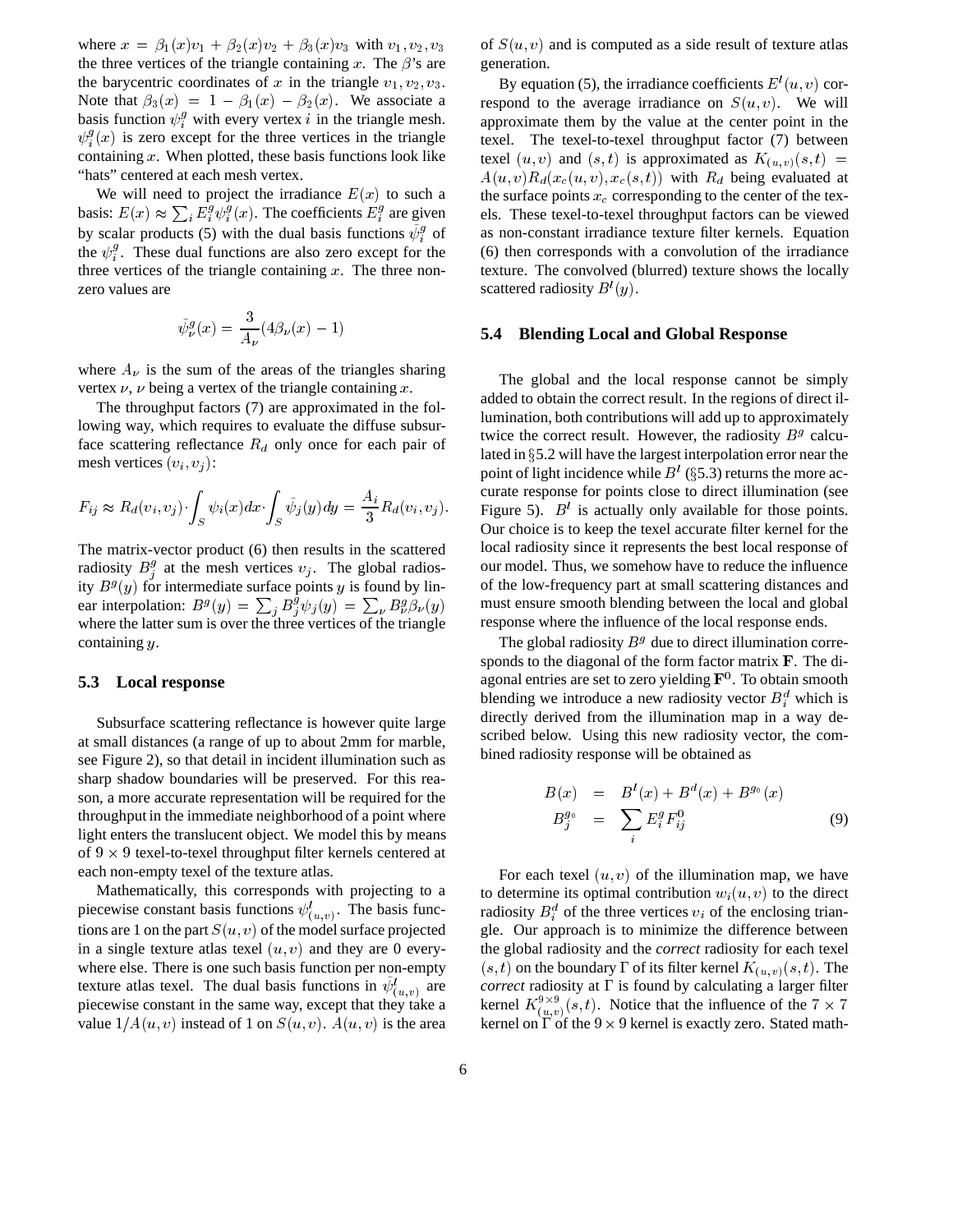

**Figure 5. a) Ideal impulse response. b) Local response modeled by the filtering kernel (red) c) Linear interpolation of the global response resulting from distributing the irradiance and evaluating the form factor matrix** <sup>F</sup>**. d) Optimized global and local response: The diag**onal of  $\mathbf{F}^0$  is set to zero, the weights for  $B_i^d$ i**(green dots) are optimized to interpolate the boundary of the filter kernel (blue dots), the blue area is subtracted from the filter kernel.**

ematically, the problem is to find  $w_{\nu}(u, v)$  so that

$$
\sum_{(s,t)\in\Gamma} \quad \left[ K^{9\times 9}_{(u,v)}(s,t)E(u,v) - B^{g_0}(x_c(s,t)) -E(u,v) \cdot \sum_{\nu=1}^3 \psi_{\nu}^g(x(u,v))w_{\nu}(u,v) \right]^2
$$

is minimal.  $x_c(s, t)$  is the surface point corresponding to the center of texel  $(s, t)$  and  $B^{g_0}(x) = \sum_{\nu} \psi_{\nu}^g(x) B^{g_0}_{\nu}$ . The sum is over the vertices  $\nu$  of the triangle containing  $x$ , and  $B_{\nu}^{g_0}$  is given in (9). .

After correcting the global response, we also have to change the filter kernels. The interpolated values of the global response have to be subtracted from each kernel, corresponding to the blue area in Figure 5.

This optimization has to be done for every texel. It is performed as a preprocessing step and takes just a few minutes. The irradiance at each texel is now distributed to two different vectors: to  $E_i^g$  using the dual basis functions  $\psi^g$ iand to the  $B_i^d$  using the weights w described in this section.

## **6 Rendering**

i

After preprocessing, the rendering is straightforward. In order to render a translucent object interactively, we first compute an illumination map and then split the computation into two branches. The first one derives the irradiance at each vertex from the illumination map and computes the smooth global response. The second branch evaluates the local response by filtering the illumination map. Both branches can be executed in parallel on a dual processor machine. Finally, the global and the local response are combined.

## **6.1 Computing the Illumination**

For an illuminated object, we need to convert its illumination from object space into texture space since the precomputed filter works in texture space. Furthermore, we have to integrate over the illumination map in order to compute the irradiance at the vertices. For the conversion to texture space we use the parameterization of the object given by the texture atlas.

The illumination map can easily be created by rendering the object by not using its 3D vertex positions but its 2D texture coordinates from the texture atlas. This flattens the object according to the atlas and the result is a texture containing the illumination. Some care has to be taken that the lighting is correctly computed even though the geometry is projected into 2D. We do this by computing the lighting in a vertex shader [17] using the original 3D vertex position and normal. Furthermore we include a Fresnel term in the lighting calculations for which we use Schlick's approximation [22] which can be computed in the vertex shader as well. The rendered illumination map is then read back from the frame buffer and stored. In Figure 3a) and b) the illumination on the object and the corresponding illumination map derived using the texture atlas are shown.

Once the irradiance at each texel  $(u, v)$  is computed, we can integrate it to obtain the irradiance for each vertex. In order to distribute the texel irradiance correctly to vertex irradiance, we follow Equation 5. The vertex irradiance  $E_i^g$ is given as

$$
E_i^g = \sum_{(u,v)} \tilde{\psi}_i^g(u,v) E(u,v) A(u,v), \tag{10}
$$

the sum over all texels in the illumination map times the value at the current texel of the dual basis function corresponding to the vertex, times the area  $A(u, v)$  of the model surface  $S(u, v)$  covered in the texel. As a result, the illumination at each texel is distributed to exactly three different vertices. The weights  $\psi_i^g(u, v) A(u, v)$  are precomputed into an image of the same resolution as the texture atlas.

The same distribution mechanism is also applied to obtain the second radiosity vector  $B_i^d$  (§5.4). This time, the weights  $w_i(u, v)$  are used instead of the dual basis function. Distributing the illumination map to two vectors instead of just one does not significantly influence rendering performance.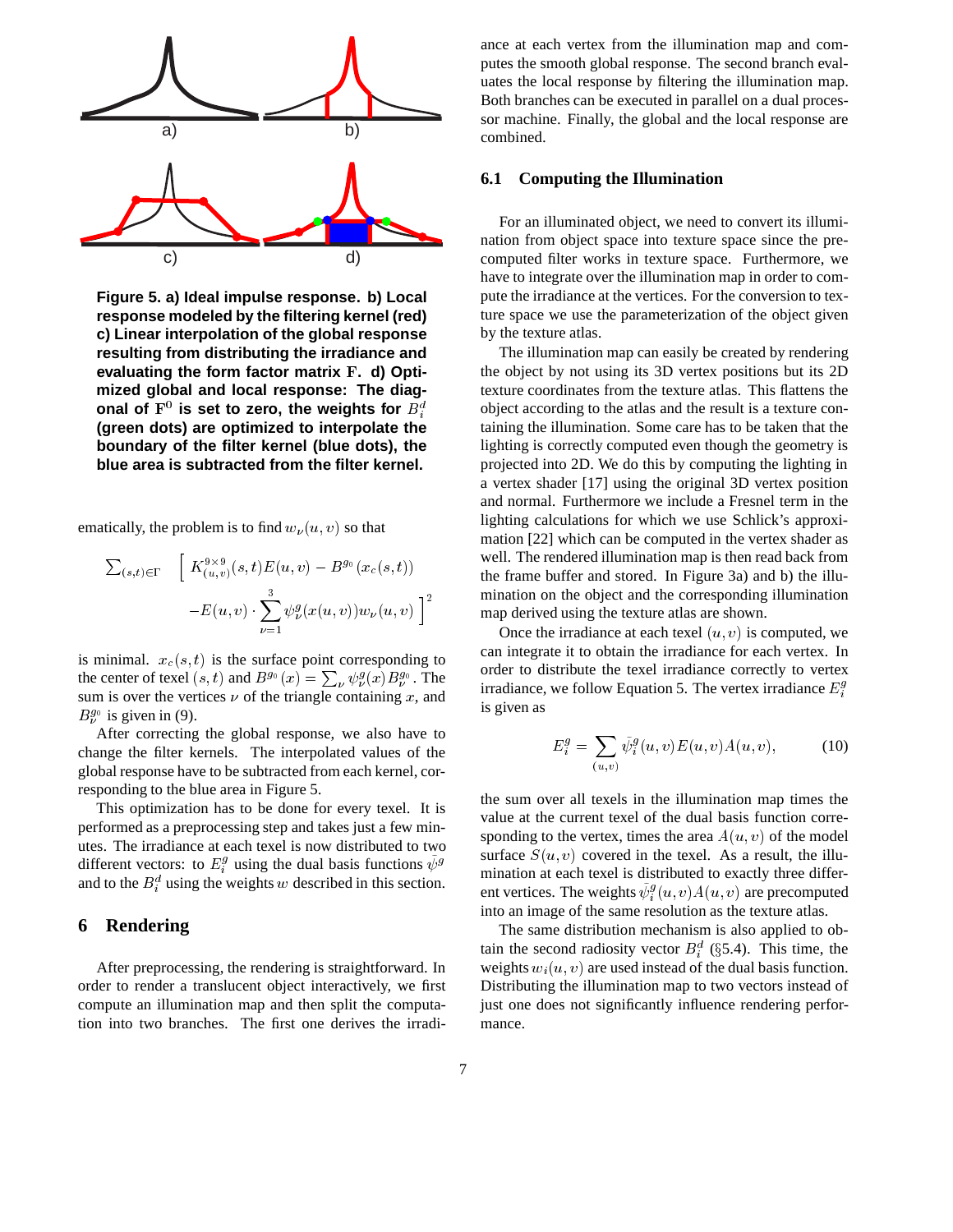#### **6.2 Low Frequency Reconstruction**

Given the irradiance at the vertices, the low frequency or global response is calculated with the throughput factors of Section 5.2. The resulting radiosity  $B_i^g$  at the vertices based ion the transfer functions matrix  $\bf{F}$  is then found by

$$
B_j^g = \sum_i E_i^g F_{ij}.
$$
 (11)

As previously discussed, the radiosity at a particular point  $x$  on a triangle is interpolated using the barycentric basis  $\psi_{\nu}^{g}(x)$  with respect to the vertices of the triangle.

$$
B^{g}(x) = \sum_{\nu=1}^{3} \psi_{\nu}^{g}(x) B_{\nu}^{g}
$$
 (12)

Depending on the size of the model and the scattering parameters, the entries in the matrix may drop to very small values. In these cases a full  $N \times N$  matrix times vector multiplication may be more costly than ignoring form factors below  $10^{-5}$  using just a sparse matrix. In our experiments the overhead of representing a sparse matrix paid off if 40 percent of the form factors could be ignored.

If desired, surface appearance detail can be added by means of a surfacce texture  $T_\rho$  which modulates the radiosity.  $T_{\rho}$  represents the overall reflectance at each texel. Since the form factor matrix  $\bf{F}$  already computes the radiosity at the vertices correctly, we have to ensure that those values are not changed by the texture. Therefore we devide the vertex radiosity by its corresponding texture value prior to multiplication with the texture:

$$
B_i^T = B_i^g / T_\rho(v_i) \tag{13}
$$

The complete low-frequency response is then given by

$$
B^{g}(x) = T_{\rho}(x) \sum_{\nu=1}^{3} \psi_{\nu}^{g}(x) B_{j}^{T}.
$$
 (14)

#### **6.3 Local Response**

According to the factorization described in Section 3, the local response to a light impulse impinging on the surface at point x is represented by a  $7 \times 7$  filter kernel  $K_{(u,v)}(s,t)$  or in texture space centered at the corresponding texel  $(u, v)$ . Each point or texel may possess a different filter kernel. The resulting radiosity due to local response is thus computed by a kind of convolution for each texel:

$$
B^{l}(x) = K_{(u,v)}(s,t) \otimes E(s,t) = \sum_{(s,t) \in 7 \times 7} K_{(u,v)}(s,t) E(s,t)
$$
 (15)

Since the filter kernels for each texel are different, we currently implement this step in software. After the convolution, the filtered illumination map is reloaded as texture and applied during the final composition. In future work, we plan to map also the convolution to graphics hardware. On some systems convolution with a single kernel is already available as an OpenGL extension. One could think of performing a principle component analysis on the kernels, use hardware filtering for principle kernels and finally blend the results. Another way would be using  $7 \times 7$  weighting textures which are offset by the correct position in the filter kernel and then multiplied with the illumination map, adding up the 49 contributions in the frame buffer.

#### **6.4 Combining Local and Global Response**

Local and global response are combined in one hardware-accelerated rendering step using multi-texturing. Register combiners are set up in such a way the the vertex radiosity is multiplied with the surface texture  $T<sub>o</sub>$  and at the same time the filtered illumination map corresponding to the local response is added.

#### **7 Results**

We report the performance of our system during tests with four different models (see color page). We perfomed one test with a horse model made of homogeneous white marble (parameters taken from [11]), and a second test on the same horse model but with the white marble augmented by dark veins produced by Perlin noise [19]. We rendered a bust model with skim milk, and we applied a completely synthetic material to a bird model.

The preprocessing time for all models are around 1-2 minutes for calculating the filter kernels and around 2-8 minutes for computing the vertex-to-vertex form factors. The filter kernels are computed for a  $512 \times 512$  texture atlas. In the computation of the global part only the vertex-tovertex form factors above the threshold of  $10^{-5}$  are considered. The third column in Table 1 shows how the number of form factors above this threshold.

All models can be rendered and relit at interactive frame rates. Table 1 lists how much of the rendering time is spent on each individual step of the rendering procedure. The timings were collected on a dual 1.7 GHz Xeon PC with 1GB of RAM, using a GeForce3 graphics card. The local and the global response are computed in two parallel threads such that the total time is less than the sum of the individual tasks. Table 1 shows that the number of form factors during the computation of the global response has a major influence on the rendering time.

For each model we currently use a resolution of  $512 \times$ <sup>512</sup> to render the illumination map which is also the resolution of all other maps. In the future we hope to be able to improve the resolution by perfoming the convolution in hardware.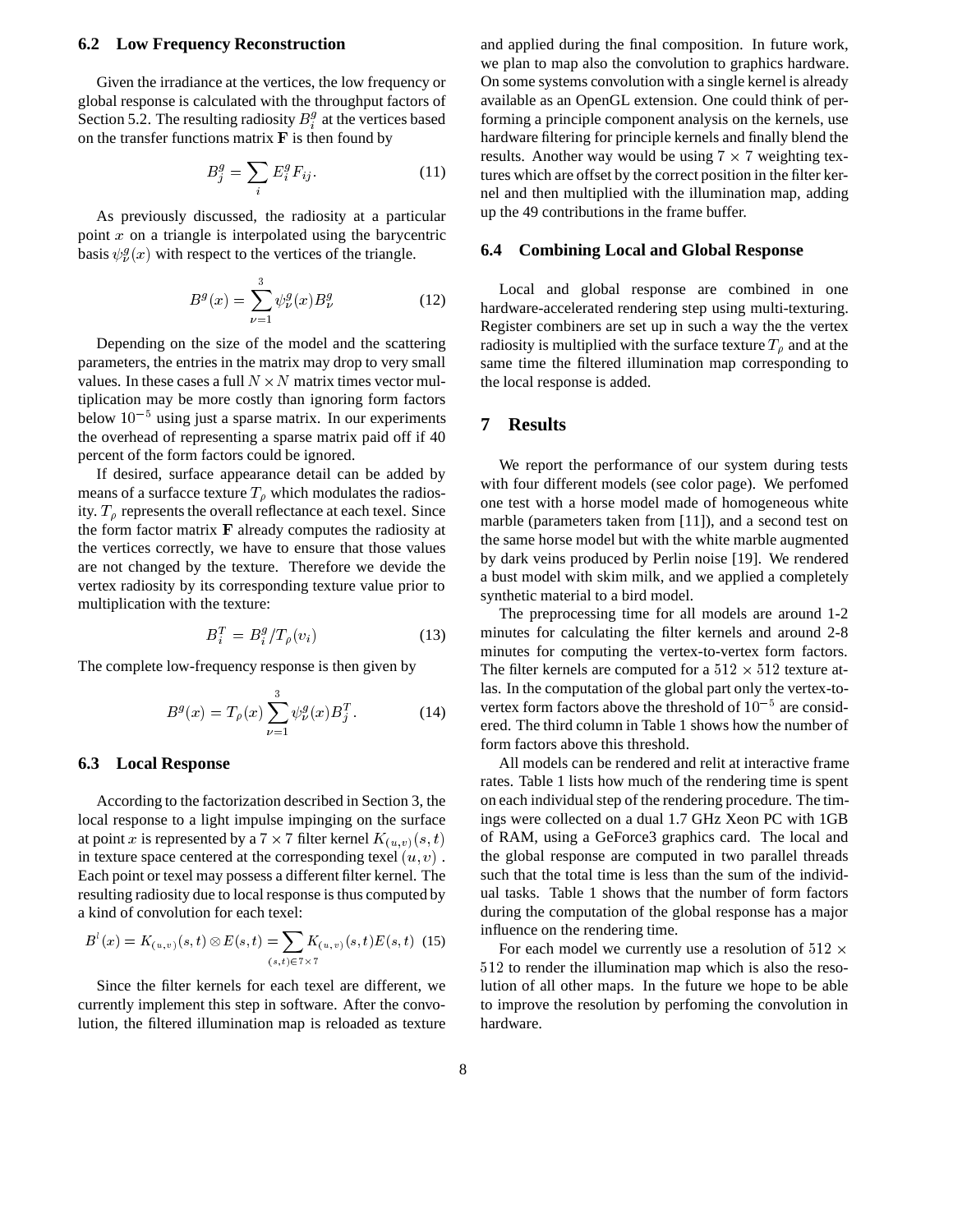| model          | vertices<br># | #form factors | fps                  | illummap | local | global | display | total |
|----------------|---------------|---------------|----------------------|----------|-------|--------|---------|-------|
| horse          | 10000         | 16441460      |                      | 29       | 149   | 33     | 371     | 43.   |
| horse textured | 10000         | 12409116      | $\overline{ }$<br>۷. | 29       | 145   | 302    | 33      | 364   |
| bust           | 8574          | 4946764       |                      | 24       | 147   | 144    | 28      | 199   |
| bird           | 4000          | 1750862       | 5.6                  | 16       | 139   | 86     | 26      | 180   |

**Table 1.** This table lists the number of vertices of each model, the number of relevant vertex-to-vertex form factors, the achieved frame rate and the timings for rendering the illumination map, computing the local response by filtering, distributing the illumination to the vertices, performing vector/matrix multiplication for the global response and the overall time. All timings are given in milliseconds. Note that the total timings are such that all four models can be rendered and relit at interactive frame rates.



**Figure 6. Optimizing the blending: A checkerboard is projected on a bust (left). Triangles in the hair region crossing the border lead to artifacts (middle). The optimized blending yields much better results (right).**

Figure 8 displays how the final result is composed of the local and global response. Notice that the color filtering effect for light transport to distant points can be observed at the legs. This effect is actually visible in all models.

The effect of optimizing the blending between the local and global part is demonstrated in Figure 6. Note that the combined result without the optimization is much to bright and exhibits severe artifacts at illumination discontinuities. Those have almost perfectly been removed by the optimization.

# **8 Conclusion and Future Work**

We have developed a system for the interactive rendering of translucent objects. The basic idea is to represent the impulse-reponse as a high frequency local part and a low-frequency global part. The paper shows that storage is feasible, and interactive rendering under dynamic viewing and illumination conditions is achieved.

In the future we would like to show the applicability of the presented method to heterogeneous materials. More complicated algorithms have to be applied during the preprocessing to determine the form factor matrix and the local filter kernels while the rendering procedure will be exactly the same.

It is worth investigating which additional parts of the rendering could be computed directly on the graphics board. This may affect the filtering for the local response, or the computation of the vertex irradiances.

## **Acknowledgements**

We would like to thank Jens Vorsatz, Christian Roessl and Kolja Kähler for providing and simplifying the geometric models.

# **References**

- [1] P. Blasi, B. L. Saëc, and C. Schlick. A rendering algorithm for discrete volume density objects. *Computer Graphics Forum*, 12(3):201–210, 1993.
- [2] B. Cabral, M. Olano, and P. Nemec. Reflection Space Image Based Rendering. In *Proc. SIGGRAPH*, pages 165–170, August 1999.
- [3] P. Debevec, T. Hawkins, C. Tchou, H.-P. Duiker, W. Sarokin, and M. Sagar. Acquiring the Reflectance Field of a Human Face. In *Proc. SIGGRAPH*, pages 145–156, July 2000. ISBN 1-58113-208-5.
- [4] J. Dorsey, A. Edelman, J. Legakis, H. W. Jensen, and H. K. Pedersen. Modeling and rendering of weathered stone. In *Proceedings of SIGGRAPH 99*, pages 225–234, 1999.
- [5] S. Gortler, R. Grzeszczuk, R. Szelinski, and M. Cohen. The Lumigraph. In *Proc. SIGGRAPH*, pages 43–54, Aug. 1996.
- [6] P. Hanrahan and W. Krueger. Reflection from layered surfaces due to subsurface scattering. In *Proceedings of SIG-GRAPH 93*, pages 165–174, 1993.
- [7] P. S. Heckbert and J. Winget. Finite element methods for global illumination. Technical Report UCB/CSD 91/643, Computer Science Division (EECS), University of California, Berkeley, California, USA, July 1991.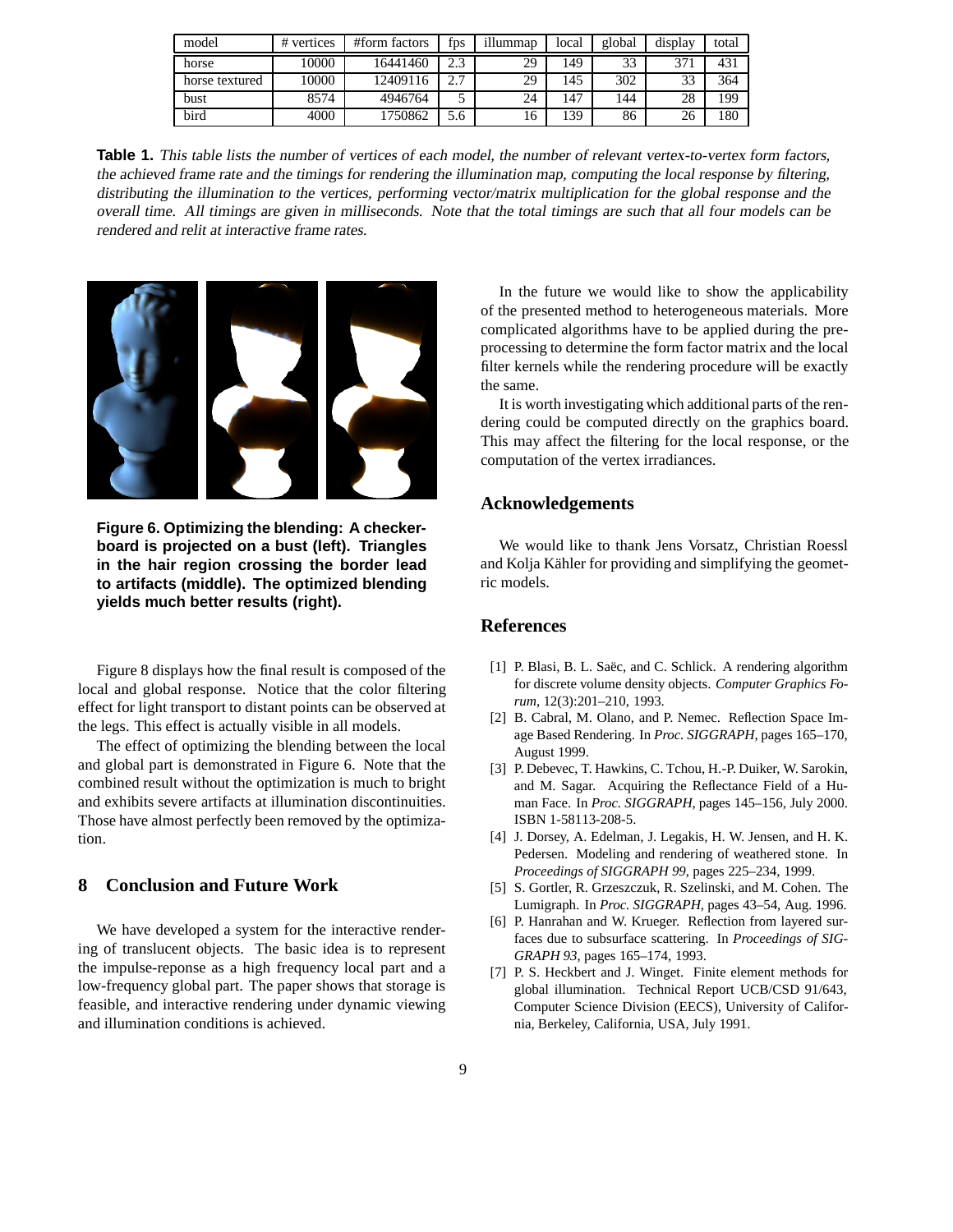- [8] W. Heidrich and H. Seidel. Realistic, Hardware-accelerated Shading and Lighting. In *Proc. SIGGRAPH*, pages 171–178, Aug. 1999.
- [9] A. Ishimaru. *"Wave Propagation and Scattering in Random Media"*, volume 1. Academic Press, 1978.
- [10] H. W. Jensen and P. H. Christensen. Efficient simulation of light transport in scenes with participating media using photon maps. In *Proceedings of SIGGRAPH 98*, pages 311– 320, 1998.
- [11] H. W. Jensen, S. R. Marschner, M. Levoy, and P. Hanrahan. A Practical Model for Subsurface Light Transport. In *Proc. SIGGRAPH*, pages 511–518, August 2001.
- [12] J. Kautz and M. D. McCool. Interactive Rendering with Arbitrary BRDFs using Separable Approximations. In D. Lischinski and G. W. Larson, editors, *Tenth Eurographics Rendering Workshop 1999*, pages 281–292, June 1999.
- [13] J. Kautz and H.-P. Seidel. Towards Interactive Bump Mapping with Anisotropic Shift-Variant BRDFs. In *Eurographics/SIGGRAPH Hardware Workshop*, pages 51–58, August 2000.
- [14] E. P. Lafortune and Y. D. Willems. A theoretical framework for physically based rendering. *Computer Graphics Forum*, 13(2):97–107, 1994.
- [15] E. P. Lafortune and Y. D. Willems. Rendering participating media with bidirectional path tracing. In *Eurographics Rendering Workshop 1996*, pages 91–100, 1996.
- [16] M. Levoy and P. Hanrahan. Light Field Rendering. In *Proc. SIGGRAPH*, pages 31–42, Aug. 1996.
- [17] E. Lindholm, M. J. Kilgard, and H. Moreton. A userprogrammable vertex engine. In *Proceedings of ACM SIG-GRAPH 2001*, pages 149–158, August 2001.
- [18] G. Miller, S. Rubin, and D. Ponceleon. Lazy decompression of surface light fields for precomputed global illumination. In *9th Eurographics Workshop on Rendering*, pages 281– 292, June 1998.
- [19] K. Perlin. An image synthesizer. In *Proceedings of the 12th annual conference on Computer graphics and interactive techniques*, pages 287–296. ACM Press, 1985.
- [20] H. Pirzadeh. Computational geometry with the rotating calipers. Master's thesis, School of Computer Science, McGill University, Montreal, Quebec, Canada, November 1999.
- [21] H. E. Rushmeier and K. E. Torrance. Extending the radiosity method to include specularly reflecting and translucent materials. *ACM Transactions on Graphics*, 9(1):1–27, 1990.
- [22] C. Schlick. An Inexpensive BDRF Model for Physically based Rendering. In *Eurographics '94*, pages 149–162, Sept. 1994.
- [23] F. X. Sillion. A unified hierarchical algorithm for global illumination with scattering volumes and object clusters. *IEEE Transactions on Visualization and Computer Graphics*, 1(3):240–254, 1995.
- [24] P.-P. Sloan, J. Kautz, and J. Snyder. Precomputed Radiance Transfer for Real-Time Rendering in Dynamic, Low-Frequency Lighting Environments. In *Proc. SIGGRAPH*, July 2002 (to appear).
- [25] J. Spanier and E. Gelbard. *Monte Carlo principles and neutron transport problems*. Addison-Wesley, 1969.
- [26] J. Stam. Multiple scattering as a diffusion process. In *Eurographics Rendering Workshop 1995*, pages 41–50, 1995.
- [27] G. T. Toussaint. Solving geometric problems with the rotating calipers. In *Proceedings of IEEE MELECON'83, Athens, Greece*, May 1983.
- [28] D. Wood, D. Azuma, K. Aldinger, B. Curless, T. Duchamp, D. Salesin, and W. Stuetzle. Surface Light Fields for 3D Photography. In *Proc. SIGGRAPH*, pages 287–296, July 2000.
- [29] H. R. Zatz. Galerkin radiosity: A higher order solution method for global illumination. In *Proceedings of SIG-GRAPH 93*, pages 213–220, 1993.